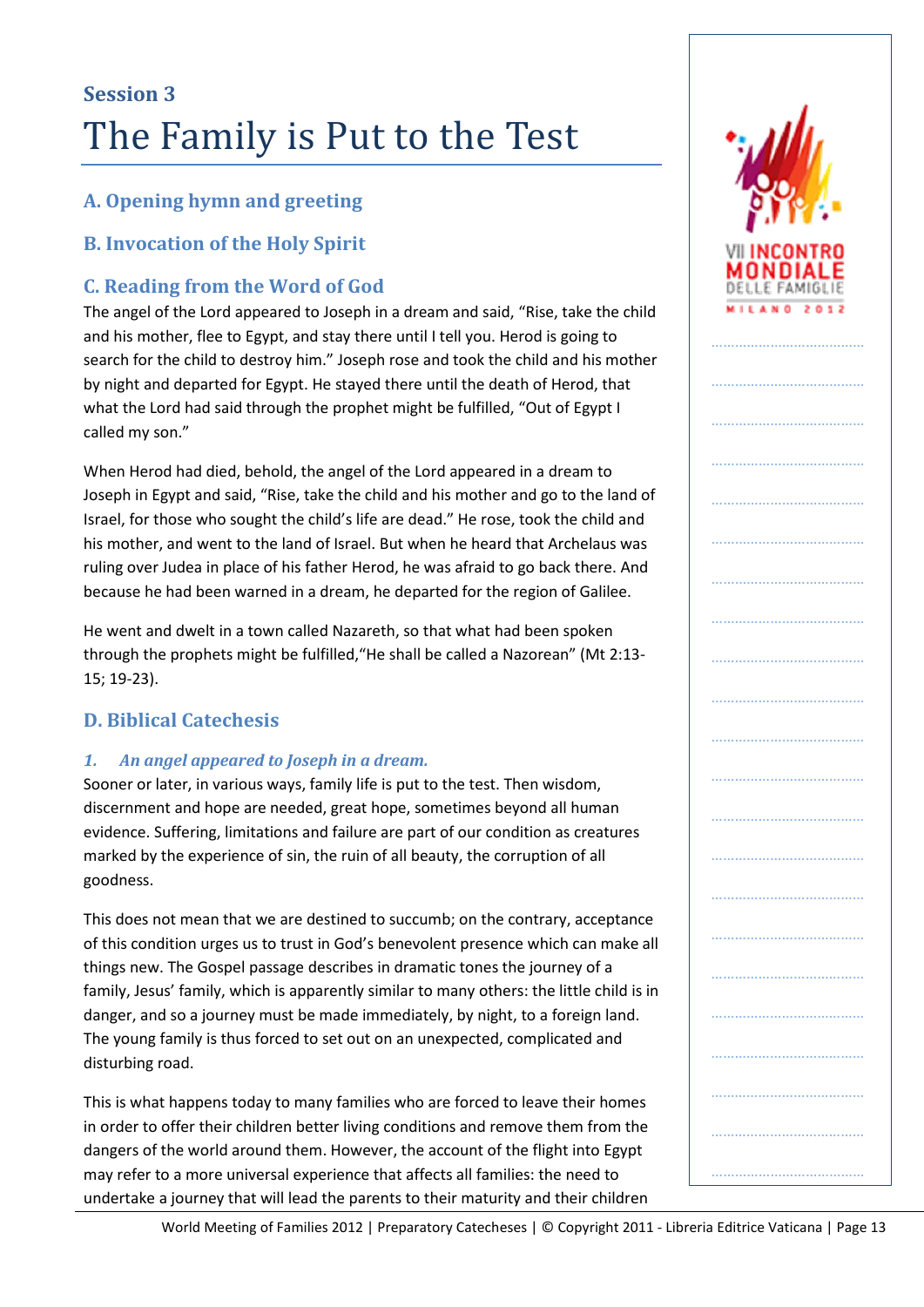to adulthood, to awareness of their vocation, which can often take place at the cost of decisions that may be painful. The journey of making a family, generating and educating children is a hard, difficult, demanding road on which the many difficulties from which no family is spared can be discouraging at times.

In the Gospel account, Jesus leaves as a child, and after he returns, he gets his adult name: "He shall be called a Nazorean" (verse 23), a title that prefigures his destiny on the cross. So from every family's journey, during which the parents also mature, adult children are born who can take on their vocation themselves. On this family journey, the main actors are the parents, especially the father, who is called to provide good living conditions for the children. The need to leave is referred to Joseph through the language of dreams. In a dream (Mt 1:20-21), Mary's pregnancy had been announced to him and he was invited to accept her and take her with him (Cfr.Mt 1:20-21).

Little is known about Joseph, but one thing is for sure: "He was a righteous man" (Mt 1:19). Justice, the virtue of interpersonal relations, puts safeguarding one's neighbor in first place. Since Joseph was just, he decided to dismiss Mary secretly rather than expose her to public judgment. In the simplicity of his heart, he got a glimpse of God's plan and saw the divine hand in the events of family life. It is fundamental to know how " to listen to the angels", to discern spiritually the events and moments in our family life so that the relationships will always be protected, favored and healed. In fact, the family lives of good relations, the exchange of positive looks, reciprocal esteem and reassurance, defense and protection. From this atmosphere the careful discernment and quick decision making are derived that can save a child's life.

This is true for every family, for those who are facing a concrete situation of danger, but also for those who are in apparently safer situations. Parents must stay focused on their children's good life in order to remove them from threats and dangers. The angel invites Joseph to wake up, to take, accept, flee...and trust, and to stay in the foreign land until He, the Lord, says so.

Joseph takes on his responsibilities, he is the protagonist of his experience, but he does not feel alone because he relies on the look of the One who provides for people's lives. Trust in God does not exonerate us from reflection, evaluation of situations or the complex decision-making process. Instead, it makes it possible to live in all situations without despairing or becoming resigned. Joseph is awake, capable of facing the events and protecting the life of mother and child, but he also acts with the full awareness that he is aided by God's effective protection.

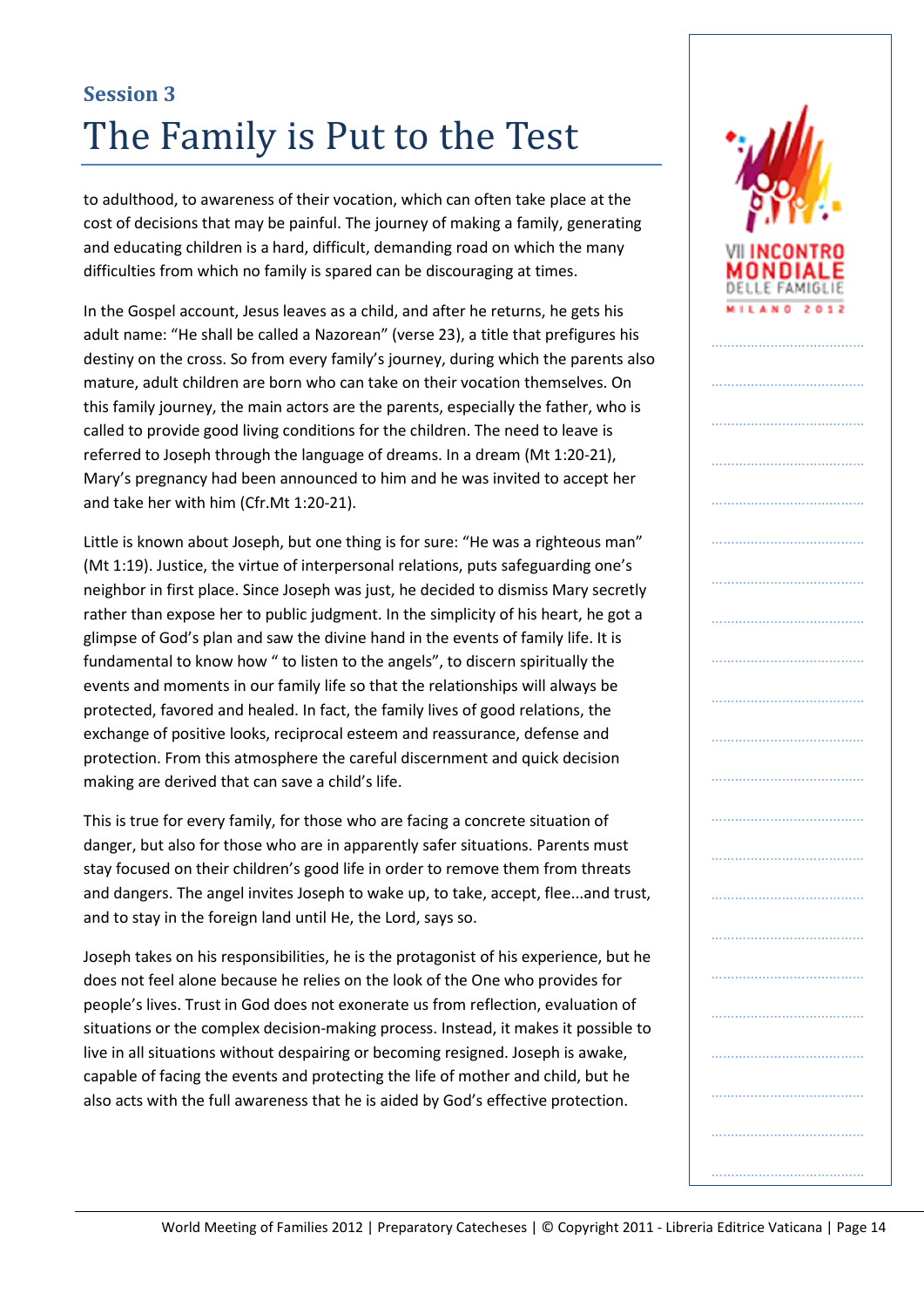#### *2. Take the child and his mother.*

Joseph obeys, takes the child and his mother and brings them far from the dangerous situation. In fact, King Herod, who was supposed to be the guarantor of his people's lives, became a persecutor to flee from.

Today the family still lives in contact with dangerous and subtle threats: suffering, poverty, arrogance, but also exaggerated work rhythms, consumerism, indifference, abandonment and loneliness. The whole world can seem to be hostile, an adversary of the life of the littlest ones in many ways. All parents would like to make the world easier and more livable for their children and show them that life is good and worth living.

This desire motivates the care given to children in their early childhood. Parents are sorry if their children cry; they suffer and do everything to alleviate their pain. They do what they can so that life for their children will be beautiful, a gift, and blessed in God's name. This is the meaning of the journey into Egypt: the search for a safe place beyond the night that will protect from danger, preserve from violence, make it possible to hope again and keep a good idea about God and life.

It seems that the father is called to this task in first place: it is he who wakes up and takes the initiative. The child and his mother are entrusted to Joseph; he knows he will have to bring them both to Egypt, to safety. "Take the child and his mother", the angel says twice, and the text repeats these words two more times. They sound like an encouragement to fathers to overcome the uncertainties, to come forward and to take care of the child and his mother. Today the human sciences are rediscovering the decisive importance of the paternal figure for children's integral development.

The father – as the text suggests – finds his identity and role when he takes care of the mother; that is, when he takes care of the couple's relationship. We are well aware how decisive the parents' understanding is in order to protect, care for and encourage the children. We are also aware of how difficult it is for the man to protect the woman from the countless nights of loneliness, silence and a lack of communication. When looked at carefully, these are also dangers that make life more "difficult" for the children!

#### *They took refuge in Egypt.*

A family's journey: to leave, to go from a hostile land to one that is more livable, Egypt, which, in its time, was a land of slavery and suffering, but also the place where the Lord's love for his people Israel was revealed.

Egypt fills Israel's imagination with many thoughts: it is the land where Jacob and his children were hosted, and even before them, his son Joseph, who was sold by his brothers. It is the land where the people suffered slavery and experienced

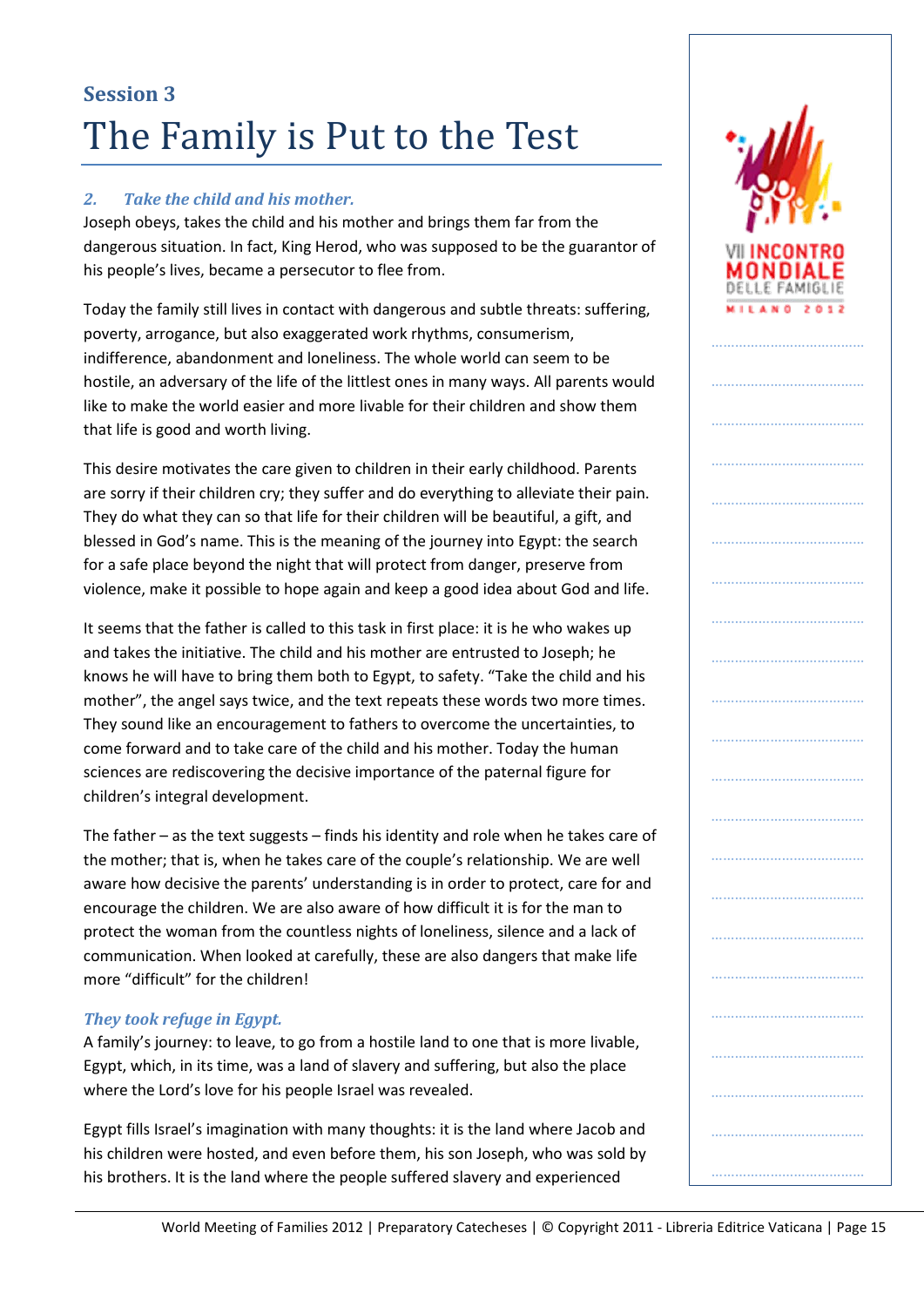liberation. Moses also fled from that land which had hosted him. The angel asks Joseph to bring the child to safety precisely there, almost as if to say that when revisited and inhabited with hope and trust, even a place of death can become a cradle for life. But for this to happen the courage is needed to go back there, and the decision to live in that difficult place, supported by trust in the God of life. Faith in God is capable of making all things new and giving back vitality to families.

Joseph leaves "by night". At night we see nothing, as if we were blind, but we can hear the voice that supports and encourages us. Many "dark nights" descend on family life: those populated by dreams, both good and bad; those which see the couple groping in the dark of a relationship that has become difficult; those of children going through a crisis who become silent, distant or even accusers and rebels...and almost unrecognizable. All of these nights – as the account of the flight into Egypt teaches us – can be gotten through by bringing the child to safety and listening carefully and confidently to the Word of the Lord.

Parents are asked to protect their children from the many dark nights of their relationship, their problems, and from their children's own dark nights, which are sometimes more painful because of their choices contrary to what is good. Especially in these moments, the father takes care of the child by maintaining the certainty, also in the eyes of the mother who is suffering, that he will find a place of refugee for him. Not rarely, this refuge is the father's and the mother's own heart where the child's image is kept intact and where the parents can find the patience and hope to go on loving him.

Jesus will die in Jerusalem, the same land from which he was taken away to be protected, by the same power from which his parents removed him. A moment comes in a family's life when the parents must withdraw. When they have completed their service by accompanying their child to recognize his vocation, it is good for them to step back and let God's will be done. The family is not eternal, and after accompanying their children to hope in the goodness of the life they have received, it should encourage them to leave, to go on their way.

Parents give proof of their wisdom through their discreet presence and by stepping aside, which is never abandonment, but rather a form of respect and freedom that prepares the future of the world. Again in a dream, Joseph understands that the moment has come to bring his family back to the land of Israel. Wisely he takes steps, evaluates the situation and – enlightened by a mysterious prophecy – decides to live in Nazareth, a safer place than Judea.

Once again, a dream is the place of revelation and victory over hostility and violence, and although it is invisible and almost unsubstantial, it becomes the place of careful and courageous discernment and manages to overcome the most obvious, solid arm of power. Nothing can jeopardize God's providence, which can

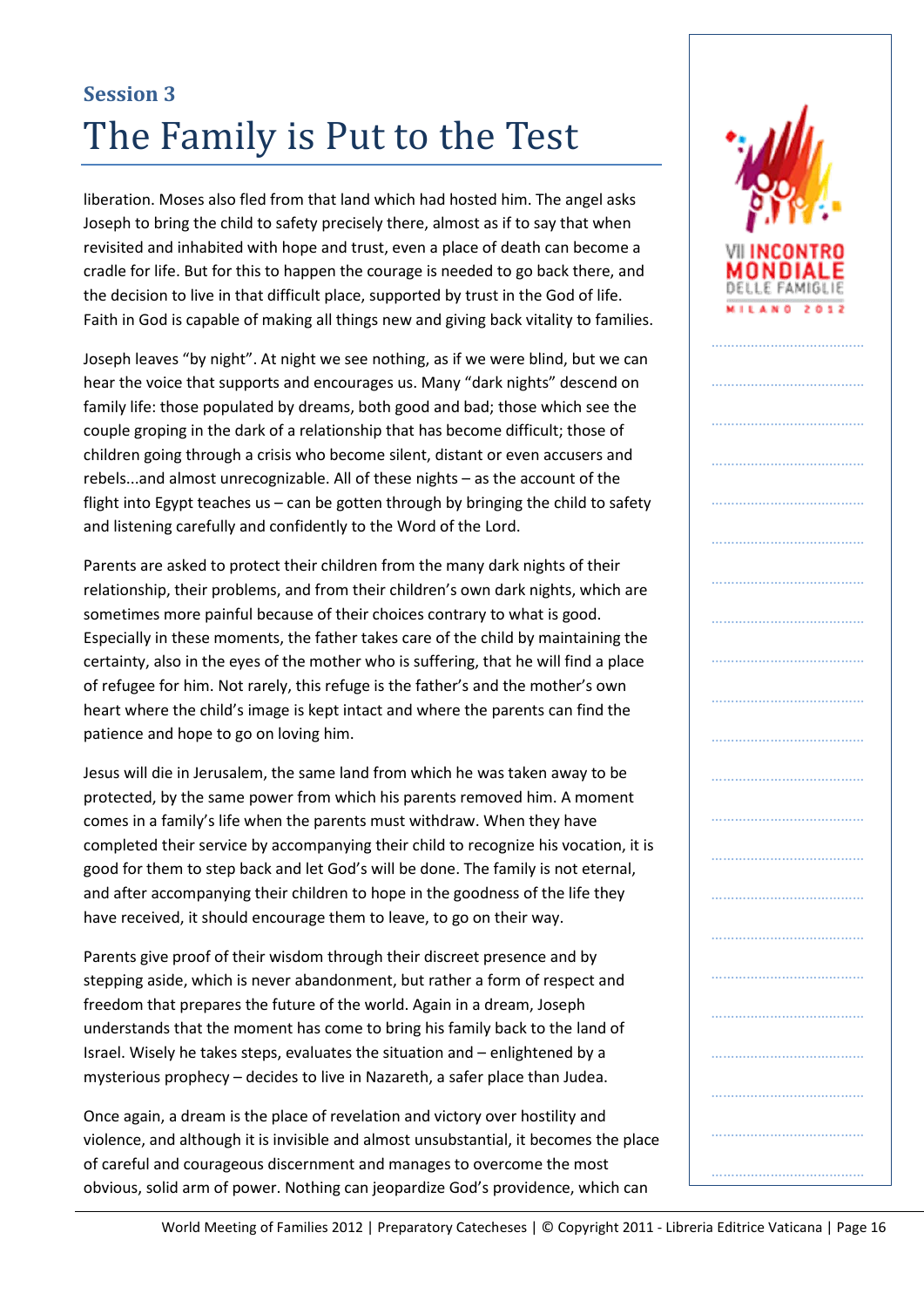save all those who entrust themselves to Him from the most difficult and dangerous situations. He is present in the dark nights of our families, and in the hidden, often obscure web of events, he weaves his design of salvation.

### **E. Listening to the Magisterium**

No. 18 of Familiaris Consortio depicts an evocative fresco of the "dark nights of the family" that close in on all the ages of life and seasons of existence. The text helps us to interpret the peculiar difficulties of families in every part of the world at the present time with the intelligence of the mind and the compassion of the heart. In gathering together the pastoral concerns of the Synod Fathers, John Paul II's great affection directs the "eyes" of the Church to read the sufferings and difficulties that affect family life with love, and he asks pastors, lay ministers, and families today to enrich the Church's "look" at the countless crowds that are like "a flock without a shepherd".

#### *Support the family in difficulty*

*An even more generous, intelligent and prudent pastoral commitment, modeled on the Good Shepherd, is called for in the case of families which, often independently of their own wishes and through pressures of various other kinds, find themselves faced by situations which are objectively difficult […]*

*Such for example are the families of migrant workers; the families of those obliged to be away for long periods, such as members of the armed forces, sailors and all kinds of itinerant people; the families of those in prison, of refugees and exiles; the families in big cities living practically speaking as outcasts; families with no home; incomplete or single-parent families; families with children that are handicapped or addicted to drugs; the families of alcoholics; families that have been uprooted from their cultural and social environment or are in danger of losing it; families discriminated against for political or other reasons; families that are ideologically divided; families that are unable to make ready contact with the parish; families experiencing violence or unjust treatment because of their faith; teenage married couples; the elderly, who are often obliged to live alone with inadequate means of subsistence […]*

*Other difficult circumstances in which the family needs the help of the ecclesial community and its pastors are: the children's adolescence, which can be disturbed, rebellious and sometimes stormy; the children's marriage, which takes them away from their family; lack of understanding or lack of love on the part of those held most dear; abandonment by one of the spouses, or his or her death, which brings the painful experience of widowhood, or the death of a family member, which breaks up and deeply transforms the original family nucleus.*

[Familiaris Consortio 77]

…………………………………

DELLE FAMIGLIE **MILANO 2012** 

………………………………

……………………………………………

……………………………………………

……………………………………………

…………………………………

…………………………………………

…………………………………

…………………………………

…………………………………

…………………………………

…………………………………

…………………………

…………………………………

…………………………………

…………………………………………

……………………………………………

……………………………………………

…………………………………

……………………………………………